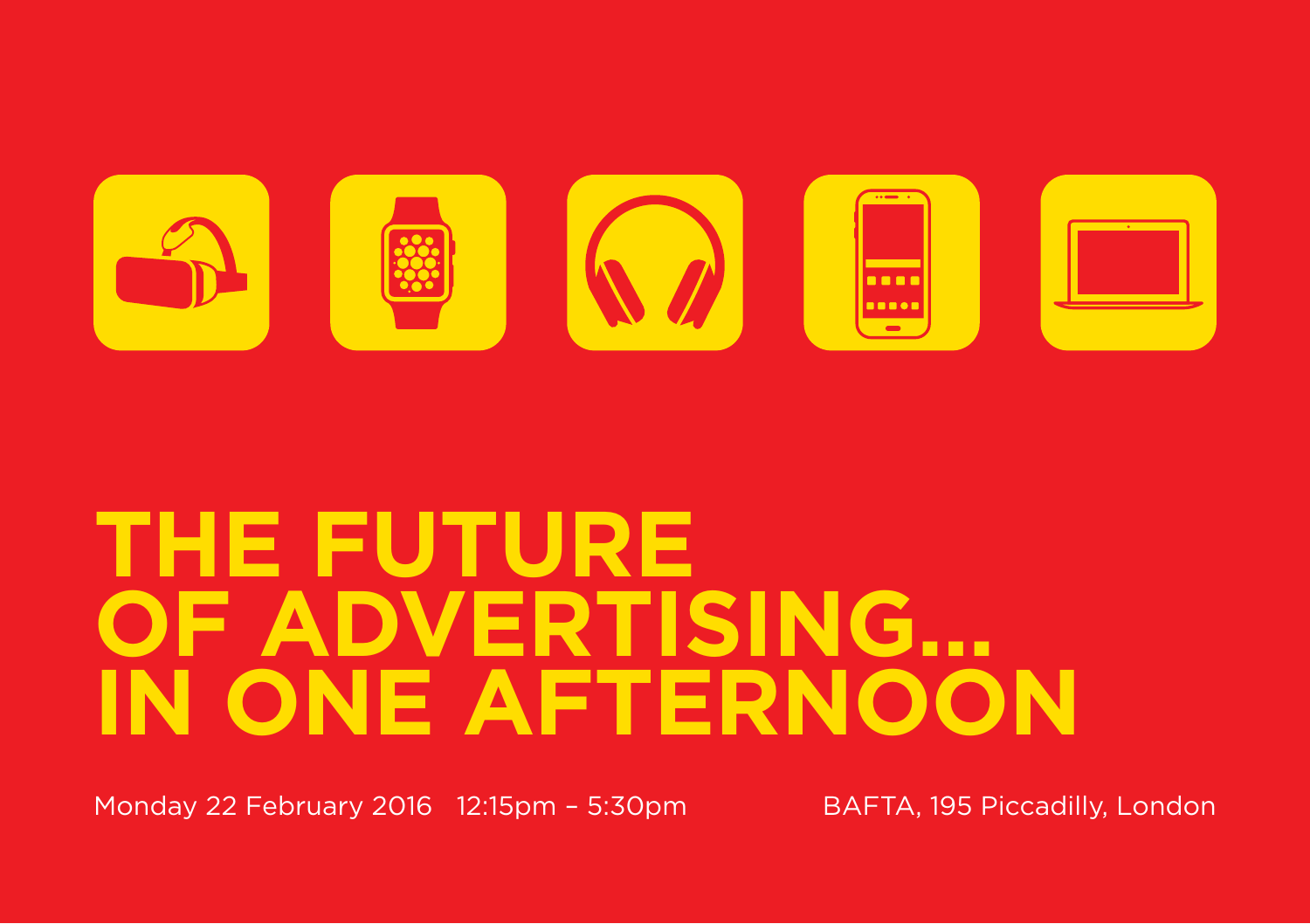**The best thinking on advertising, packed into one afternoon**

#### The Future of Advertising… In One Afternoon

provides an opportunity to understand the latest developments in technology and communication, and to see the possibilities they create for brands to talk to consumers. For production companies and agencies, understanding those possibilities is essential to providing the best solutions for advertisers' marketing objectives, and for ensuring that they are part of the future of advertising and commercials production.

We'll hear from FT journalist Ian Leslie on advertising's identity crisis, while Hey Human and Brave will speak about the emotional response to advertising. Alongside this, we'll have some fantastic speakers from GiffGaff, MPC, Facebook and Credos among others.

We also have the premiere of the APA's first ever IDEAS awards, an interactive showcase of the best that the APA's membership has to offer.

We'll also have a fantastic VR Break in the middle of the day, where alongside your coffee, you can have a play around with the latest in VR technology from some of the most cutting edge APA members, including Smuggler, Happy Finish and MPC.

The best stuff in the shortest time and at exceptional value – that's The Future of Advertising… In One Afternoon.

**Price per delegate**  £99 plus VAT

**APA & IPA members** £49 plus VAT

**To book your place**  Please email rsvp@a-p-a.net (credit & debit cards accepted)

For any problems, please contact the APA on 020 7434 2651 or info@a-p-a.net.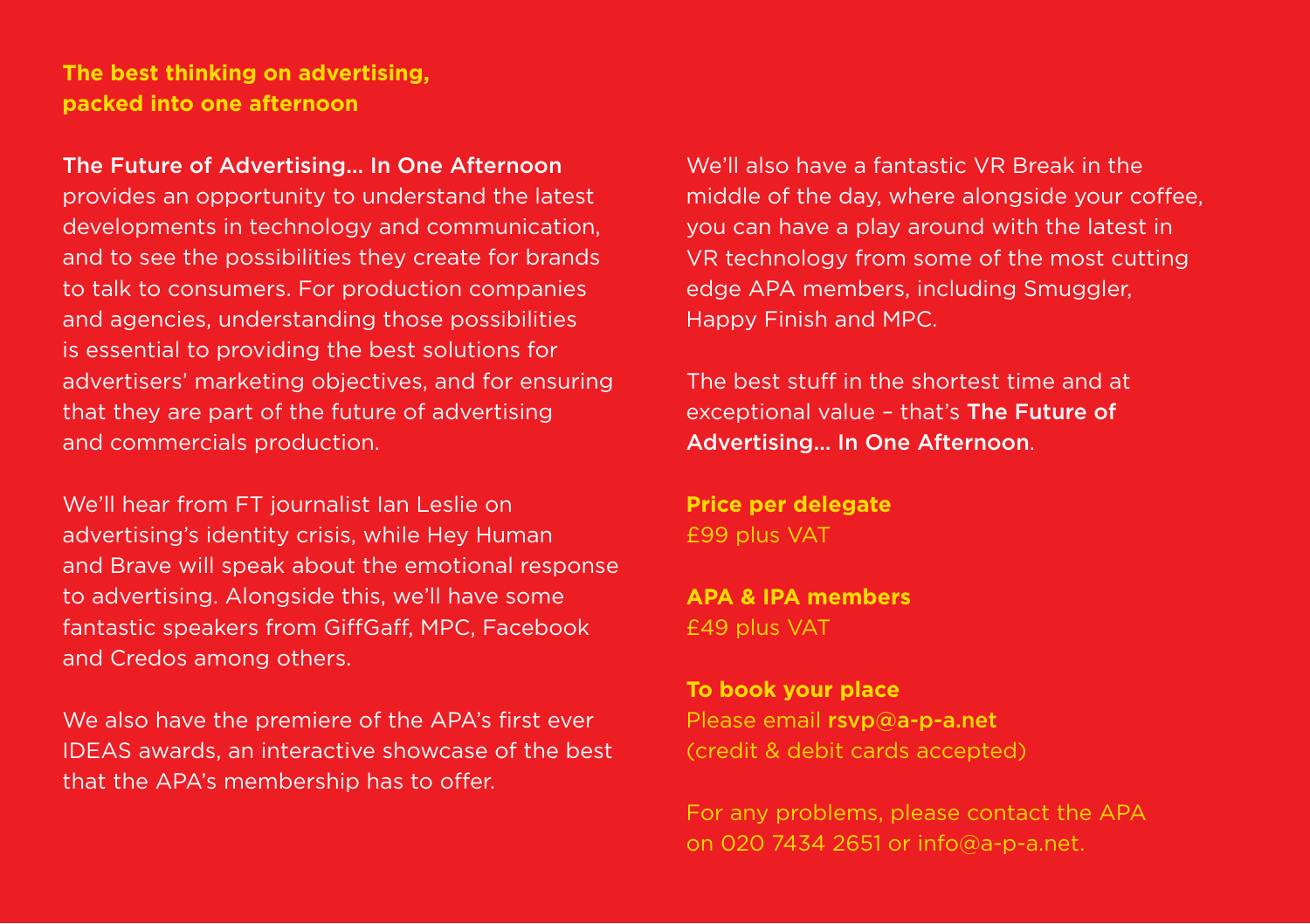### 12:15pm **REGISTRATION**

| 12:55pm            | <b>INTRODUCTION</b>                                                                                                  | <b>Steve Davies Chief Executive, APA</b>                  |
|--------------------|----------------------------------------------------------------------------------------------------------------------|-----------------------------------------------------------|
| 1:00 <sub>pm</sub> | <b>HOW THE MAD MEN LOST THE PLOT</b>                                                                                 | <b>Ian Leslie</b> Journalist, Financial Times             |
| 1:20 <sub>pm</sub> | <b>RESPONSIBILITY IN FOCUS</b><br>Advertising for the future                                                         | <b>Karen Fraser Director, Credos</b>                      |
| 1:40 <sub>pm</sub> | <b>COLLABORATION: OLD NEWS, NEW STORY</b><br>What it means to <b>actually</b> be accountable<br>for your advertising | <b>Tom Rainsford</b> Head of Brand, GiffGaff              |
| 2:00 <sub>pm</sub> | <b>GET ON BOARD THE MILLENIAL FALCON</b><br>How interactive advertising is changing in 2016                          | <b>Dan Phillips MPC</b>                                   |
| 2:20 <sub>pm</sub> | To be confirmed                                                                                                      |                                                           |
| 2:40 <sub>pm</sub> | <b>VR BREAK</b>                                                                                                      | <b>Featuring Smuggler, Happy Finish, MPC among others</b> |
| 3:20 <sub>pm</sub> | <b>IDEAS</b>                                                                                                         | <b>An Interactive Showcase</b>                            |
| 3:50 <sub>pm</sub> | <b>BRAIN FRIENDLY CREATIVE</b><br>Why we can't afford to ignore neuroscience                                         | <b>Neil Davidson Hey Human</b>                            |
| 4:10pm             | THE SCIENCE OF BRAVERY<br>How biometrics can de-risk commerical creativity                                           | Felix Morgan Innovation Lead, Brave                       |
| 4:30pm             | <b>AD-BLOCKING</b> Advertising Apocalypse                                                                            | <b>Mel Exon</b> Managing Director, BBH                    |
| 4:50 <sub>pm</sub> | <b>CLOSING REMARKS</b>                                                                                               | <b>Steve Davies Chief Executive, APA</b>                  |